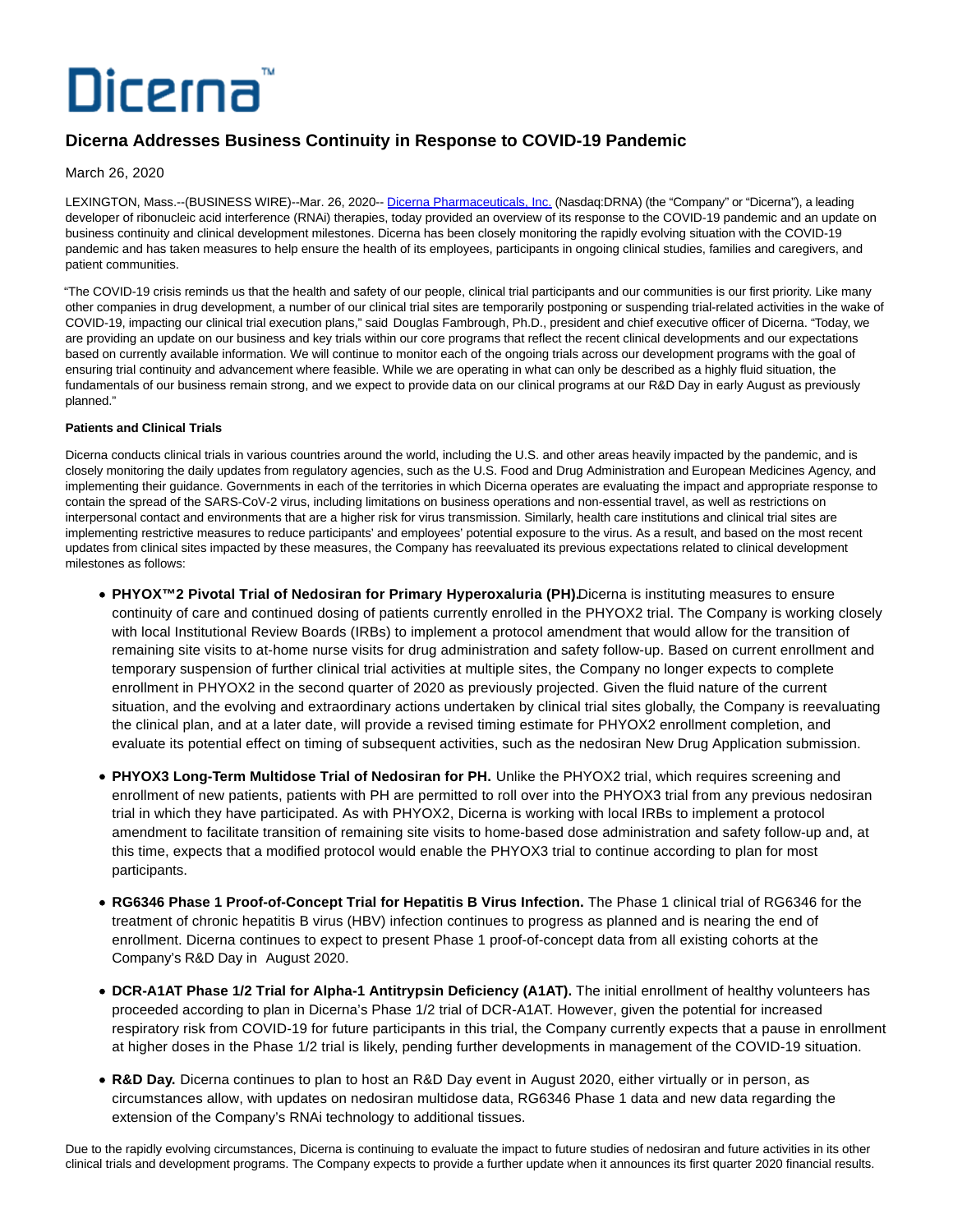#### **Product Supply and Supply Chain**

Supply of Dicerna's investigational medicines is sufficient to support ongoing clinical trials. Based on current evaluations, Dicerna's supply chains continue to appear intact at this time to meet the Company's foreseeable 2020 clinical, nonclinical and chemistry, manufacturing and control (CMC) supply demands across all programs, but the Company is alert to the potential for disruptions that could arise from COVID-19 and remains in close contact with suppliers.

#### **Cash Position**

Dicerna continues to be well capitalized with approximately \$720 million in unaudited cash, cash equivalents and marketable securities as of Feb. 29, 2020. The Company continues to believe that its available cash, cash equivalents and marketable securities will be sufficient to fund operations into 2023.

#### **Employees and Communities**

Dicerna has instituted a mandatory work-from-home policy for the majority of its employees at each location to stem the spread of the COVID-19 virus and enable the continued health and safety of its work force. The duration of this remote working arrangement will be guided by the direction of the state governments in which Dicerna operates, and actions and guidelines issued by the federal government, including the Centers for Disease Control and Prevention. To facilitate an effective remote-work policy and to ensure business continuity, Dicerna has also made available to its employees an enhanced suite of technology resources to permit secure remote access and to enable business to continue virtually.

Due to the nature of Dicerna's work and mission, essential-work exemptions continue to permit critical research and development and laboratory activities for limited personnel. Those exemptions enable some continued discovery research and activities supporting the Company's collaborative agreements and Dicerna's own programs. For these employees, Dicerna has established a set of safety guidelines to reduce close interactions, including flexible work schedules to limit the number of people on-site and use of personal protective equipment, which are intended to maintain the safety of employees, their families and communities.

#### **About Dicerna Pharmaceuticals, Inc.**

Dicerna Pharmaceuticals, Inc. (Nasdaq:DRNA) is a biopharmaceutical company focused on discovering, developing and commercializing medicines that are designed to leverage ribonucleic acid interference (RNAi) to selectively silence genes that cause or contribute to disease. Using our proprietary RNAi technology platform, GalXC™, Dicerna is committed to developing RNAi-based therapies with the potential to treat both rare and more prevalent diseases. By reducing the level of disease-causing proteins in the hepatocytes of the liver, Dicerna's GalXC platform has the potential to safely target conditions that are difficult to treat with other modalities. Continually innovating, Dicerna is also exploring new applications of RNAi technology beyond the liver, targeting additional tissues and enabling new therapeutic applications. In addition to our own pipeline of core discovery and clinical candidates, Dicerna has established collaborative relationships with some of the world's leading pharmaceutical companies, including Novo Nordisk A/S, Roche, Eli Lilly and Company, Alexion Pharmaceuticals, Inc. and Boehringer Ingelheim International GmbH. Between Dicerna and our collaborative partners, we currently have more than 20 active discovery, preclinical or clinical programs focused on rare, cardiometabolic, viralinfectious, chronic-liver and complement-mediated diseases, as well as neurodegeneration and pain. At Dicerna, our mission is to interfere – to silence genes, to fight disease, to restore health. For more information, please visit [www.dicerna.com.](https://cts.businesswire.com/ct/CT?id=smartlink&url=http%3A%2F%2Fwww.dicerna.com&esheet=52195121&newsitemid=20200326005665&lan=en-US&anchor=www.dicerna.com&index=2&md5=13731ef0735747bc6153753cf437ff0d)

#### **Cautionary Note on Forward-Looking Statements**

This press release includes forward-looking statements. Such forward-looking statements are subject to risks and uncertainties that could cause actual results to differ materially from those expressed or implied in such statements. Examples of forward-looking statements include, among others, statements we make regarding: (i) future conduct of the business of the Company, its clinical programs and operations in the face of the COVID-19 pandemic; (ii) the research and development plans and timelines related to the Company's clinical programs and the opportunity to enroll, continue or resume clinical studies that are slowed or halted by the COVID-19 pandemic; and (iii) continued manufacture and supply of raw materials for the Company's clinical and development programs, the availability of any of which could be significantly impaired by COVID-19. Applicable risks and uncertainties include those relating to Dicerna's clinical research and other risks identified under the heading "Risk Factors" included in the Company's most recent filing on Form 10-K and in other future filings with the Securities and Exchange Commission. These risks and uncertainties include, among others, the cost, timing and results of preclinical studies and clinical trials and other development activities by us and our collaborative partners whose operations and activities may be slowed or halted by the COVID-19 pandemic; the likelihood of Dicerna's clinical programs being executed on timelines provided and reliance on the Company's contract research organizations and predictability of timely enrollment of subjects and patients to advance Dicerna's clinical trials and maintain their own operations; the reliance of Dicerna on contract manufacturers to supply its products for research and development and the risk of supply interruption from a contract manufacturer; the potential for future data to alter initial and preliminary results of early-stage clinical trials; the unpredictability of the duration and results of the regulatory review of Investigational New Drug applications and Clinical Trial Applications that are necessary to initiate and continue to advance and progress the Company's clinical programs and the regulatory review of marketing applications in the future; the ability to secure, maintain and realize the intended benefits of collaborations with partners; market acceptance for approved products and innovative therapeutic treatments; competition; the possible impairment of, inability to obtain, and costs to obtain intellectual property rights; possible safety or efficacy concerns that could emerge as new data are generated in R&D; and general business, financial and accounting risks and litigation.

#### **Cautionary Note on Future Updates**

The statements contained in this press release reflect Dicerna's current views with respect to future events, which may change significantly as the global consequences of the COVID-19 pandemic rapidly develop. Accordingly, Dicerna does not undertake and specifically disclaims any obligation to update any forward-looking statements.

GalXC™ and PHYOX™ are trademarks @icerna Pharmaceuticals, Inc.